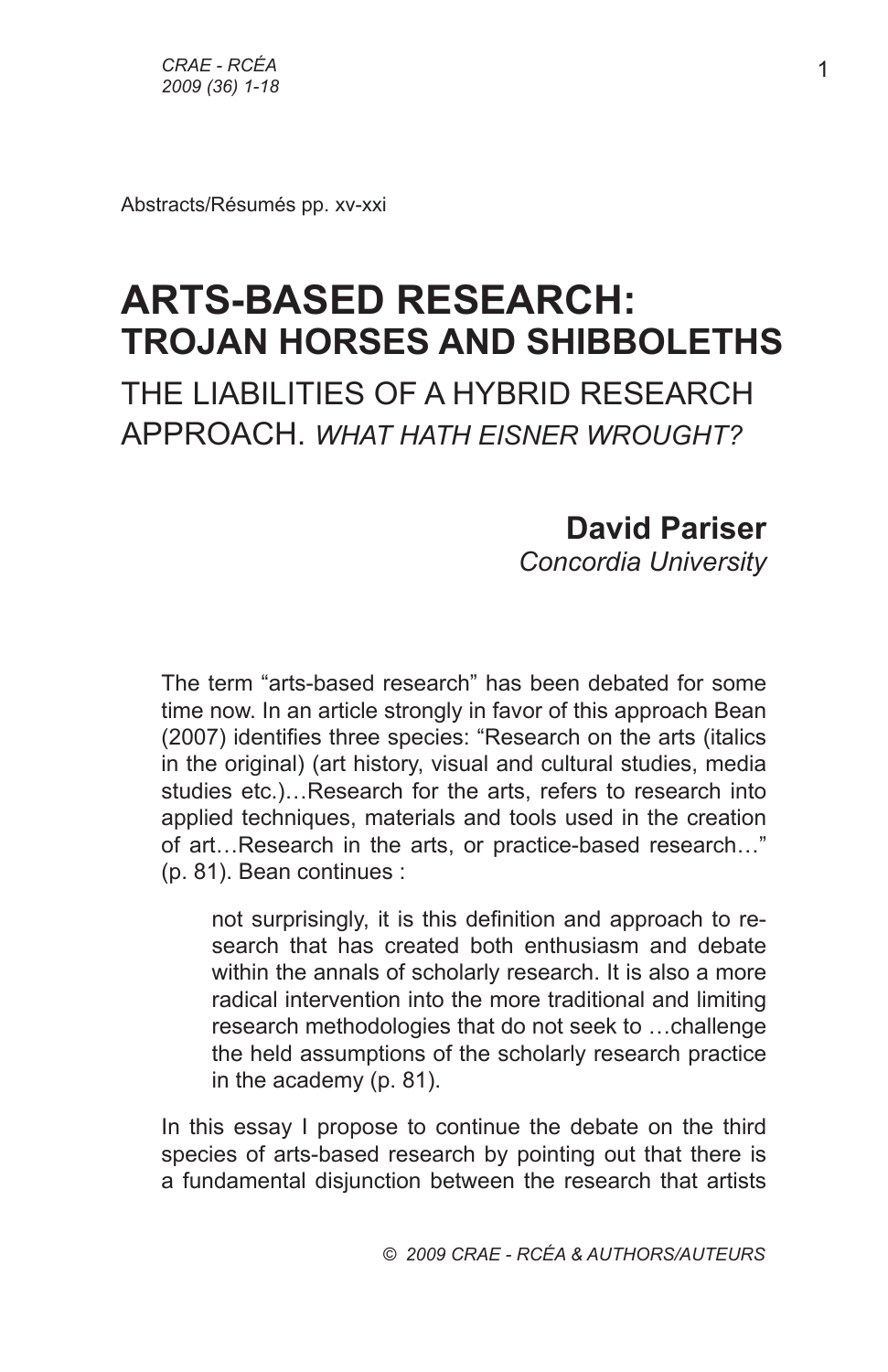do and the research that social scientists do, and that to call both activities "research" does a disservice to both groups of practitioners. The ultimate irony is that although arts-based research is supposed to question the standard scholarly research practice of the academy, it originated in that very same academy. I support my claim with reference to the foundational work of Eisner.

I suggest that Eisner envisioned and promoted the model of arts-based research not so much as a subversion of scholarly research practice, but as a way of helping fine arts practitioners and educators to achieve legitimacy in the academy. Eisner's benign intention may well have been to promote the arts in the academy and perhaps to spearhead an invasion, by the arts, of the social sciences. In other words, his suggestion that the arts be used as a form of inquiry in the social sciences was a way of conquering new disciplinary territory for art educators and fine artists. The advance guard of this invasion force were research projects that purported to be "research" but were sometimes just "art." I refer to such projects as "Trojan horses."

Another abuse typical of arts-based research (though not restricted to it entirely) is the coining of phrases and terms that help to identify tribal allegiances. So, for example, use of a term such as "visual culture" has invariably set off turf wars as different interest groups vie for sole possession (see Efland, 2004). Such contested terms I refer to as "shibboleths": telltale terms that immediately separate one group from another.

## *The practice of normative science*

A key idea in the discussion that follows is that the term "research" is grounded in normative science and is founded on a positivistic epistemology. This is my reference point for the legitimate use of the term "research." Science is cumulative, fallible, always tentative, but governed by method and must always satisfy its audience with demonstrable evidence. This evidence is collected via a process called research. A very useful thumbnail definition of normative science is provided by van den Berg (1996).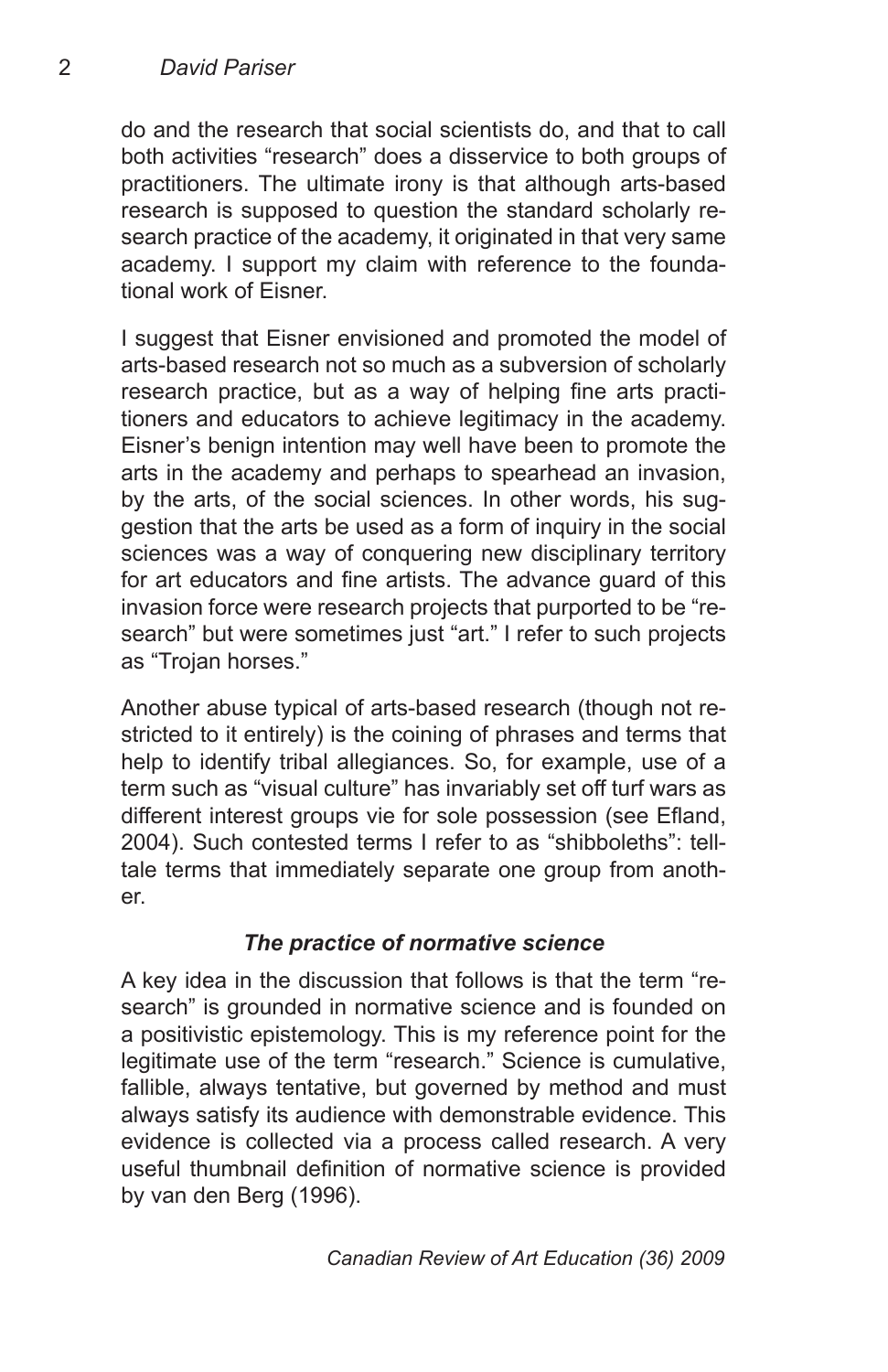The traditional liberal case for dialogue as a way to resolve differences of opinion rests on the notion of Reason, an attribute supposedly shared by all humans. By virtue of this shared attribute we are able to argue out points of disagreement with one another and, in some cases reach a consensus that rests neither on force nor fraud, nor on any appeals to a Higher Authority. In a few instances these consensuses came to be so widely accepted as to be well-nigh universal. This does not mean… that they were in any sense written in stone. Rather it meant that, for the time being, virtually all those consulted were in agreement. In fact, in some domains widely accepted routines and procedures were worked out, always tentative agreements themselves, for amending, adjusting or overturning such universal" consensuses. Let us call the collection of such substantive and procedural agreements "science" (p. 6).

#### *The practice of art*

The practice of art and science differ in important ways: where science relies on method and evidence, the arts are not so constrained. Where science is forbidden the use of force or fraud, the arts sometimes stray into this area as a way of establishing credibility.

 It is abundantly clear that the practice of the arts requires great discipline and the application of rational thought to solve the artist's self-selected problems. I do not subscribe to the notion of the artist as an emotive neurotic. The artist uses rationality to solve problems, and to synthesize and analyze information. However, our expectations of, and interactions with the artistic product ought to be very different from our expectations of the fruits of science.

Significantly, the practitioners of normative science build very directly on the work of those who went before. As Newton said, "If I see so far, it is because I am standing on the shoulders of giants." This is not the case for artists. Where the Newtonian model was superseded by Einstein's vision, relativity is now challenged by String theory. But this is not what happens in the arts. In fact, it is meaningless to talk about "progress" or cumulative developments in the arts, for Bach coexists with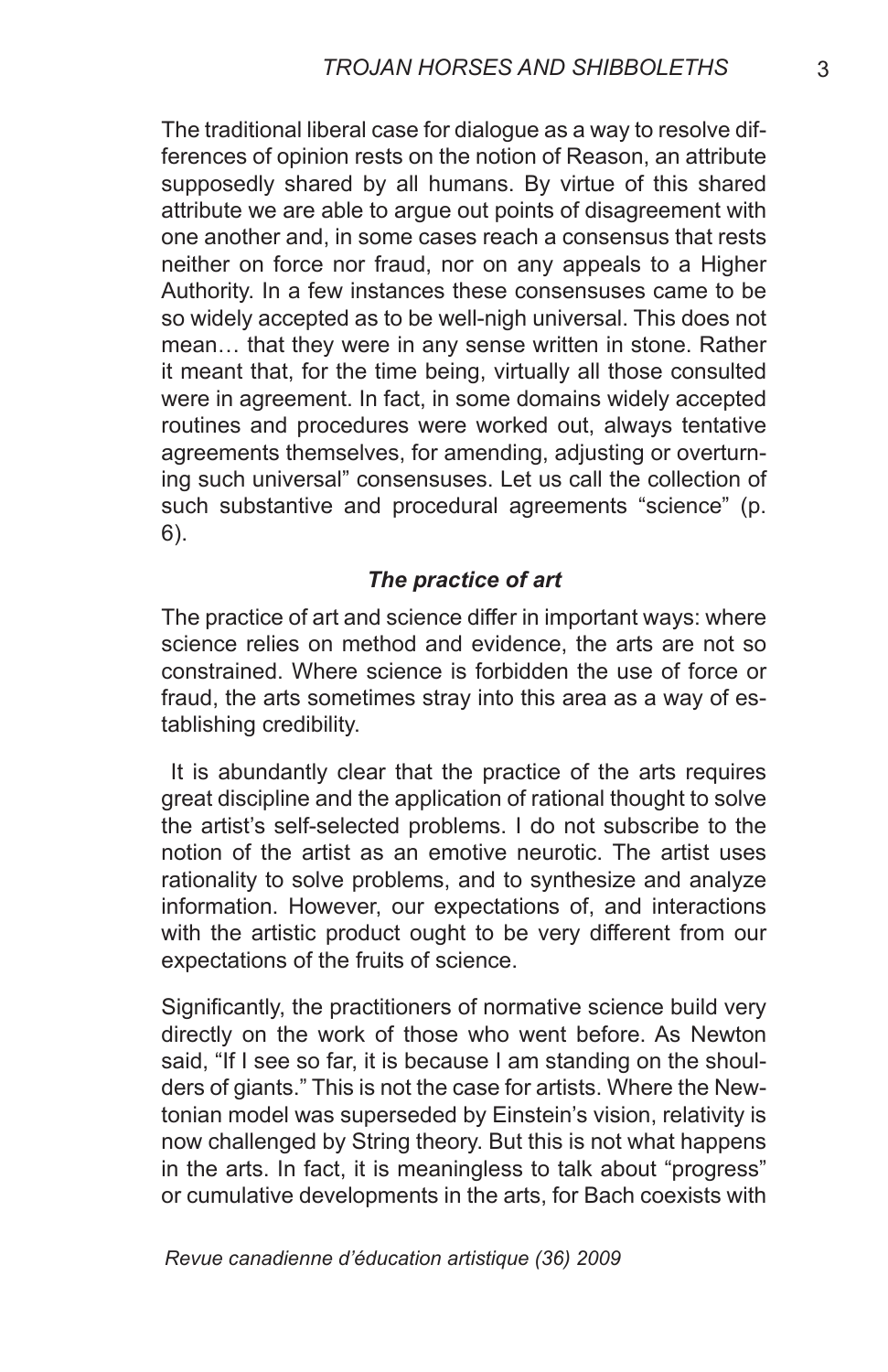Coltrane, and John Cage is not an improvement or a negation of Mozart. Art is not "progressive"; artworks exist within an inclusive universe where appropriations take place, but no author "disproves" another, no visual artist "falsifies" the work of another.

Above all, when we respond to an artwork, we do not ask, "Why should I believe this?" in the same way that we do when a physicist tells us that the building blocks of the physical world are made up largely of empty space. We give assent to scientific findings through the cogency of the argument that is made and the sort of proof offered by the researcher, in the assurance that the researcher has used the methods prescribed by the scientific community. When we respond to an artwork, we do not care too much about the methods used. The main issue is simply, does the work move us, get us to think, or elucidate something in the world or in our souls? Rembrandt makes no propositional claims about human life, but he does succeed in many cases in touching us and adding to our understanding of human fate. Toni Morrison does not present an empirical thesis on the vicissitudes of race; she plunges us into an experience, which may or may not give us the feel and smell of a certain kind of fate. Artists prove nothing rigorously or scientifically, and are not expected to do so. They are free to persuade, to seduce, to frighten and annoy, and they can use whatever procedural means they wish.

Scientists and researchers are in the business of demonstrating and convincing their audiences using conventional, agreed-upon methods. Some of their theories may aggravate and astound, but that is not their principal aim. The aim of research is to arrive at increasingly accurate descriptions of phenomena, and increasingly accurate predictions about the way the world works–and will work–and among the objects of scientific study are human beings.

## *Definitions of key terms: Shibboleth, Trojan horse Shibboleth.*

A Shibboleth is a device for distinguishing one in-group member from another. The original story is in the Old Testament. Shibboleth is the test word used by the men of Gilead to iden-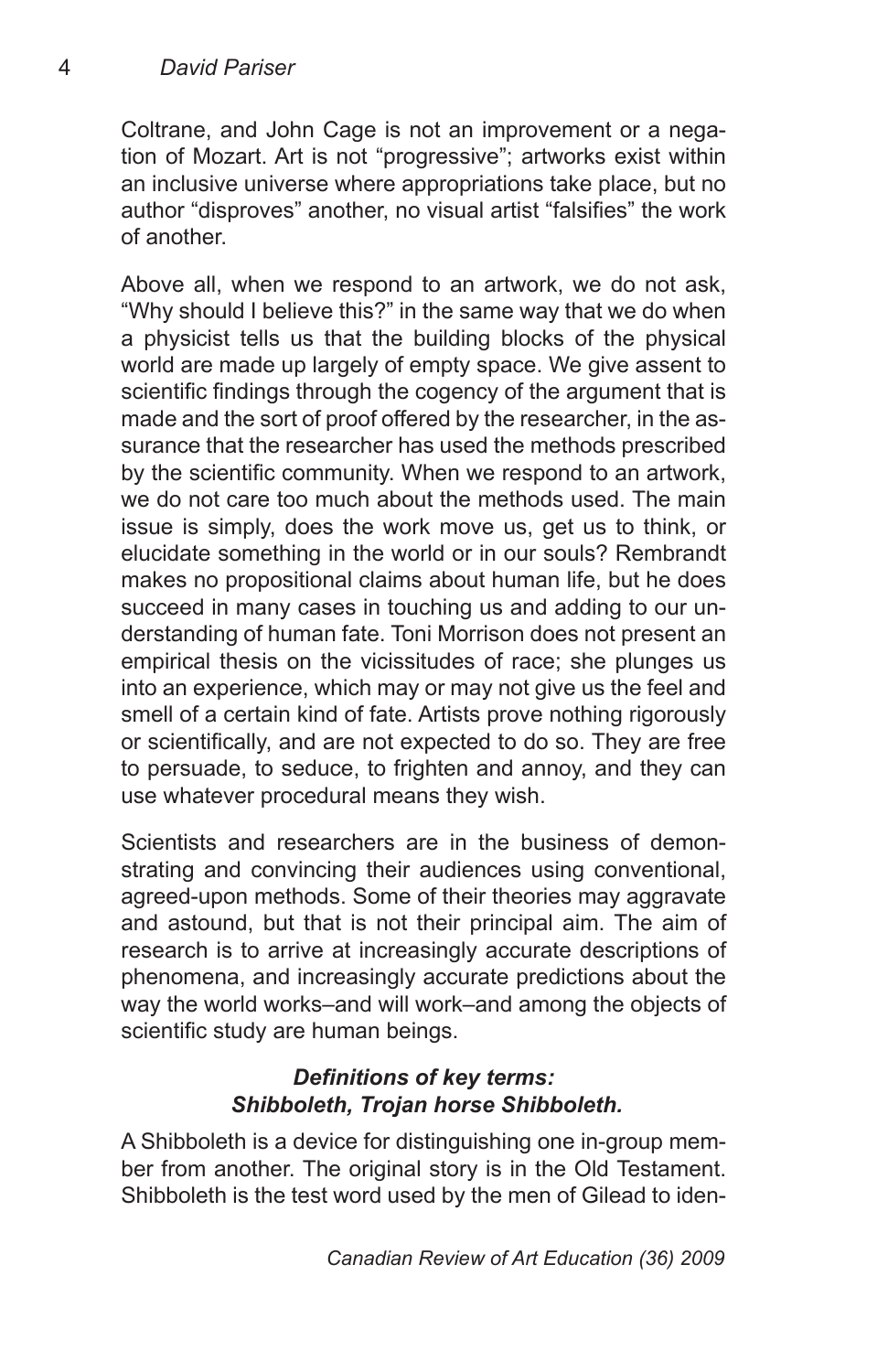tify the escaping Ephraimites, who pronounced the initial  $(6h)$ as (s): "Then said they unto him, 'Say now Shibboleth' and he said. 'Sibboleth' for he could not frame to pronounce it right. Then they took him, and slew him" (Judges 12:4-6).

Thus, by extension, a shibboleth is any term or concept which establishes a rupture between groups. Doris Salcedo's recent show at the London Tate Gallery, dramatizes the essentially divisive effect of a shibboleth. The artist calls her work Shibboleth and it consists of a long crack in the floor of a gallery. The crack effectively divides spectators into two camps.

There are as many abstract shibboleths as concrete ones. In art education, a common shibboleth nowadays is the idea that popular culture should be the basis for art education in the schools. This has created some interesting fault lines between the so-called elitists such as Smith (1991), who cling to notions of excellence in art, and the populists, such as Tavin, who deny the long-held distinction between "high art" and popular art and who lump all visual materials together as products of culture. Another preeminent shibboleth in art education is the acceptance and use of postmodern terminology. The occurrence of such terms in an academic paper will help to establish for the reader to which of many possible tribes the writer belongs.

## *Example of shibboleths in art education literature: Tavin's attack on the use of the term "aesthetic."*

We find a clear instance of a shibboleth in art education discourse, in Tavin's (2007) take-no-prisoners critique of the term "aesthetic." Though he is not writing about arts-based research per se, I would be surprised if he did not embrace the notion of unseating the hoary old traditions of social science research and replacing them with a more inclusive paradigm of research, one that empowers the irrational as well as the rational investigator. As a way of clearing the decks for a new world order, he mounts a full-bore attack on the term "aesthetic." He suggests that from here on in, if one uses the term at all, one should write it with a line through it–"aesthetie"–so as to indicate to the reader that the term is "under erasure" for unimaginable sins against the common good, "…ensuring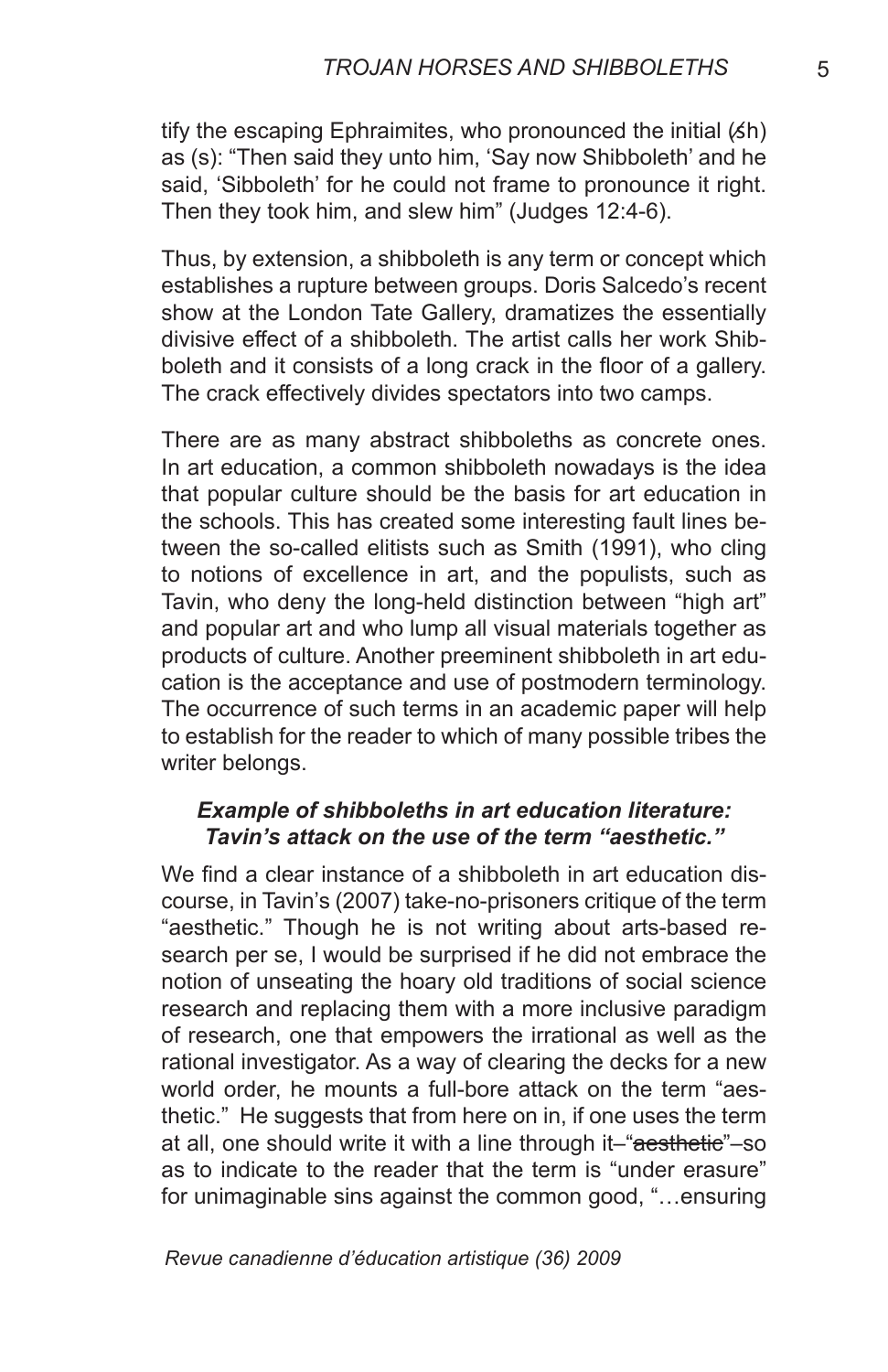that it never speaks for itself…" (p. 43) and thereby facilitating the emancipation of our students from centuries of tyranny. (Alas, there does not seem to be any way of making the same point in spoken discourse.)

Tavin sets himself up as St. George, and his dragon is that ancient monster, the term "aesthetic." Tavin delivers a punishing attack on its advocates, accusing them of everything from elitism to aiding and abetting the institutions of class privilege and colonialism. Given the trailing tentacles of malignancy that attend on this term, those delusional folks who still use it need to turn from the path of perdition, says Tavin, and frame the word in such a way that its evil influence is neutralized:

the discourse of aesthetics as a good, useful and necessary component of art education is a self-legitimating magic show, and the idea that we can simply cleanse the term of its unwanted muck and use it whatever way we want is a tautological illusion (p. 43).

Tavin's exhortation to the masses of art educators, his suggestion that when using the term we always write it in the fashion he prescribes, turns the shibboleth into something more–a talisman, in fact, a magical object that defends the person against evil influences. "Aesthetie" works against postmodern heresy in the same way that a crucifix works against a vampire; the old guard aestheticians will utter cries of pain as they are forced to look on the mark of the risen postmodernist. Tavin's newly minted shibboleth serves the function of any such device. It sorts everyone into two camps: the true believers and the apostates, and it makes it possible to tell at a glance how and if the ranks of the "true believers" are growing or not. To date, I have not seen much indication in the literature that Tavin's mystic sign has many adherents.

## *Trojan horse.*

Homer tells how the Greeks made a show of leaving the besieged city of Troy. Behind them they left a huge horse made of wood. The Trojans were heartened to see the Greeks leave and in their celebrations, dragged the great horse inside the gates of Troy. That night, the Greek soldiers hidden inside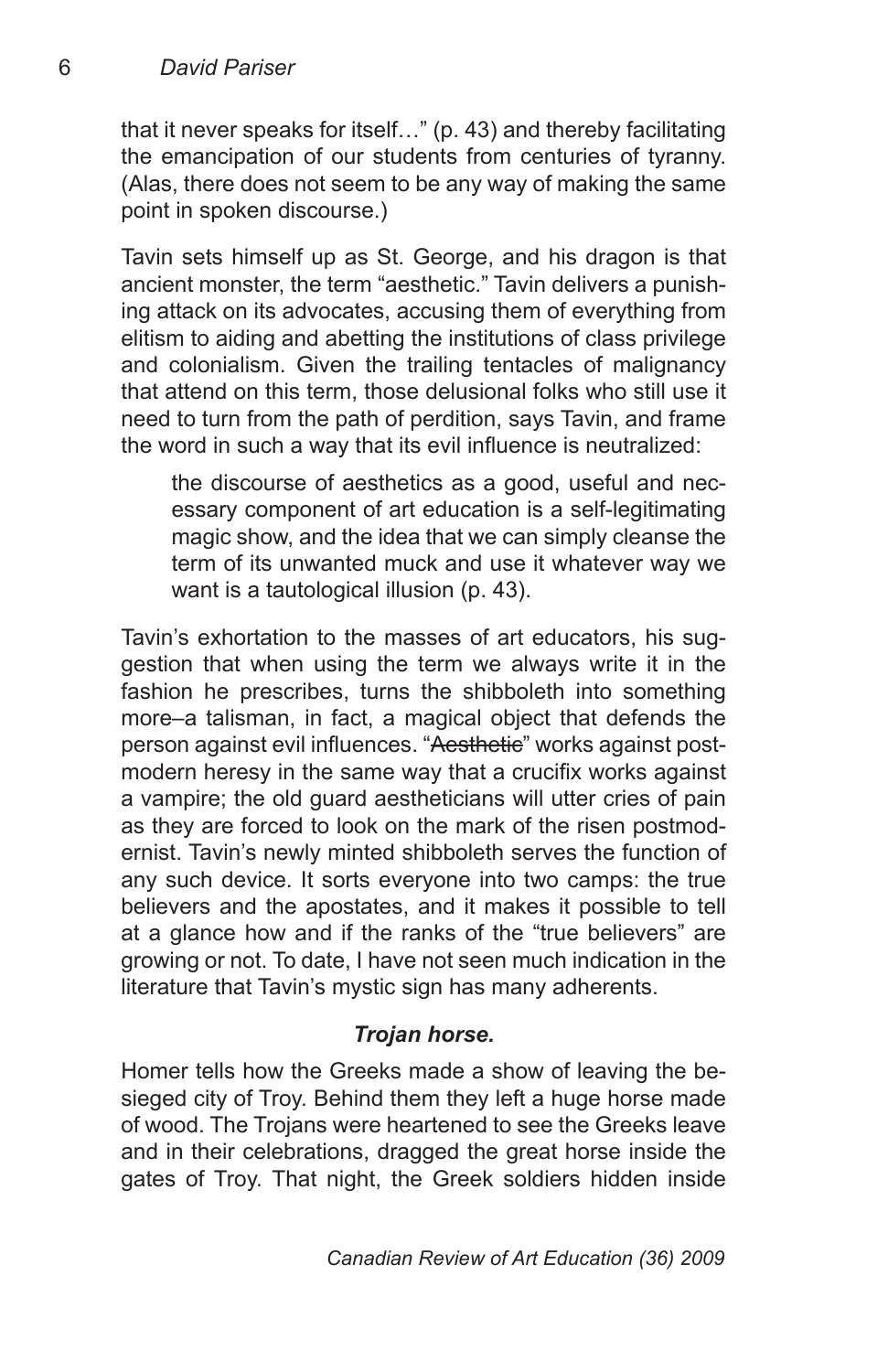emerged, and initiated the fall of the city. Thus, a Trojan horse is any construction which appears to be one thing, but is, in fact, another: a trap, a cunning device which effectively destroys those who accept it on the basis of its superficial qualities.

## *Example: Sokal's social theory "horse" containing within it, an enraged physicist.*

The prize for the best and most effective academic Trojan horse goes to Sokal (1996), a physicist. He published an article, "The transformative hermeneutics of quantum gravity," in the prestigious journal *Social Text*, a journal that prided itself on the publication of current, cutting-edge articles on social theory and literary criticism. Sokal's argument was staunchly anti-positivist. He maintained that due to the intellectual hegemony of Enlightenment thinkers, we run the risk of believing in the existence of an observable "real" world. He cited Lacan, Lyotard and Kristeva lavishly and used their impenetrable prose to support the argument that objective knowledge of the physical world is simply a foolish conceit–a product of the benighted positivists. Sokal also used his background as a physicist to support his argument. Once *Social Text* had published the work, he informed them that the article was nonsense from start to finish, especially his discussion of physics.

How had Sokal succeeded so well in making such a desirable hollow horse? He had done three things: one, he had used the jargon of physics and mathematics (in a meaningless fashion as it turns out) but the editors and reviewers, not being informed on this topic, had not caught wind of this subterfuge and had been impressed by his rigor. Two, he had invoked many of the great figures of postmodernism in support of his argument. And three, he had energetically attacked the arch enemies of postmodernism: the Enlightenment, positivism, and rationality. What made the success of his attack all the sweeter was that he was, apparently, a "convert" to postmodernism, a sinner come to the path of righteousness, one who accepted the dogmas and high priests of postmodernism, after a life of sin as a scientist.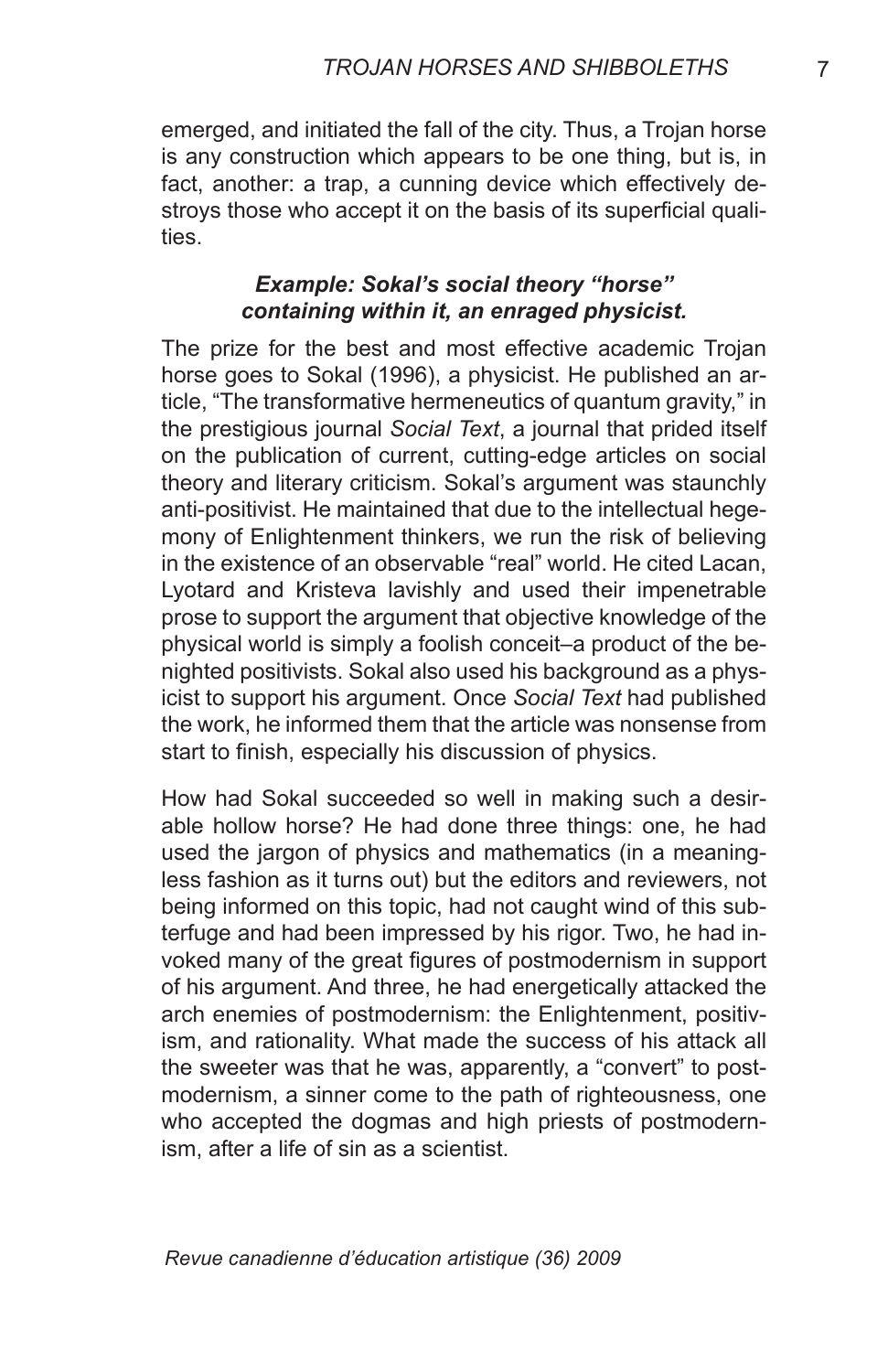*David Pariser*

Sokal constructed his devastating trap because he was increasingly disturbed by the prevailing view in social theory circles that all forms of knowledge and methodological investigation were simply a set of unique discourses, each of which was as credible as any other. This sort of irrationalism disturbed Sokal greatly, as he was (and is) a positivist who believes in the scientific method and who cannot swallow the radical relativism that underlies much of what passes for postmodern thought. In addition, he was upset by the mindless way that the great French intellectuals (Baudrillard, Deleuze, Guattari and Lyotard) used scientific concepts and principles without understanding them.

Sokal designed his Trojan horse as a way of sending some crack troops into what he considered a bastion of intellectual swindlers. The effects of this careful prank created widespread embarrassment for the journal and for its adherents. All this must have been highly satisfying to Sokal, who, a year later co-authored a book that further developed his argument against relativism, postmodernism and the irrational veneration of abstruse theory.

Pollitt (1996), writing in *The Nation* magazine, explains how it was that the editors and the reviewers for *Social Text* came to publish Sokal's article.

Indeed, the comedy of the Sokal incident is that it suggests that even the postmodernists don't really understand one another's writing and make their way through the text by moving from one familiar name or notion to the next like a frog jumping across a murky pond by way of lily pads: 'Lacan… performativity… Judith Butler… scandal... (en)gendering (w)holeness... Lunch!' (p. 9).

## *Eisner's Horse, arts-based research*

Eisner created a Trojan horse with far wider impact than Sokal's when he suggested the need for arts-based research because in so doing, he was suggesting a research paradigm that would engender much publication and "research." He continued by arguing for the benefits of cross-fertilization be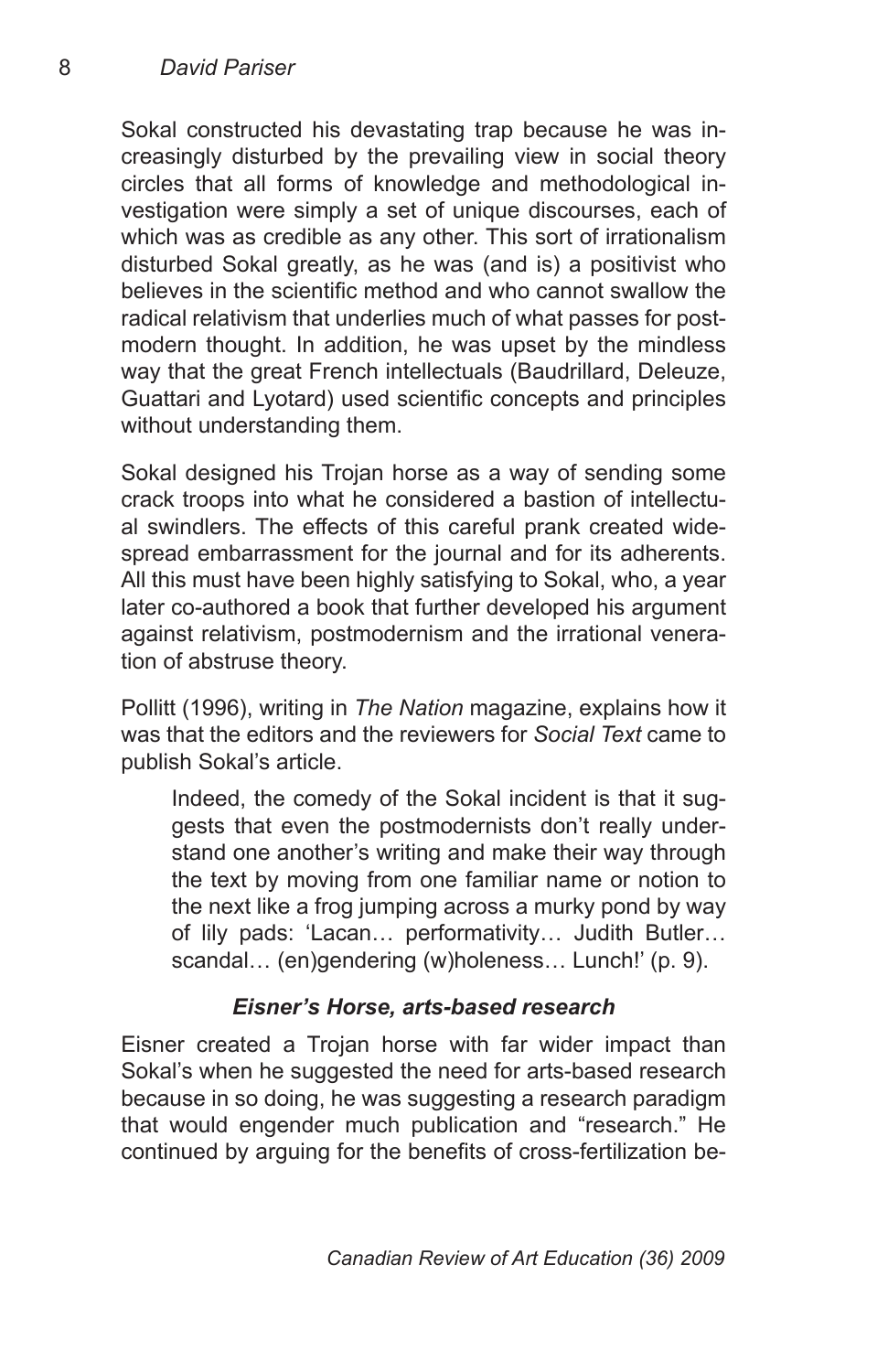tween the social sciences and the visual arts. Such a union would create more effective methods of presenting social science research and might even suggest some new research approaches to social scientists.

I do not claim to be among the first to note difficulties with the concept of arts-based research. We have already noted that Bean (2007) acknowledges that this is a contested subject. Another example of the ongoing debate is found in a document published by the University of British Columbia (UBC) Hampton Fund Research Grant 2004-2006 (Leggo, n.d.), which identifies arts-based research.

As arts-based researchers incorporate visual, performative, poetic, musical, and narrative forms of inquiry in their innovative research projects, they expand the limits of social science research practices, and investigate how these arts-based forms of inquiry can be utilized, represented, and published for academic, professional, and public audiences.

Although significant work has already occurred at UBC, ongoing critical challenges for this emerging field of research methodology suggest that a) arts-based research is undertheorized, naïve, and narcissistic; b) arts-based research is neither good research nor good art; c) arts-based researchers do not make enough connections with the pure disciplines; and d) arts-based researchers do not adequately communicate their research results.

In this discussion I focus on item "b" above: the notion that arts-based research is neither good research nor good art.

### *Eisner's aims and motivation*

Eisner (1995) suggested that researchers in education ought to borrow more from the arts as possible ways of presenting their findings. He championed arts-based research as a means of dramatizing the particularities that are so much a part of the educational scene. He argued as well that artworks are a preeminent way of generating empathy in the observer/ reader. He reasoned that such empathy and iconic precision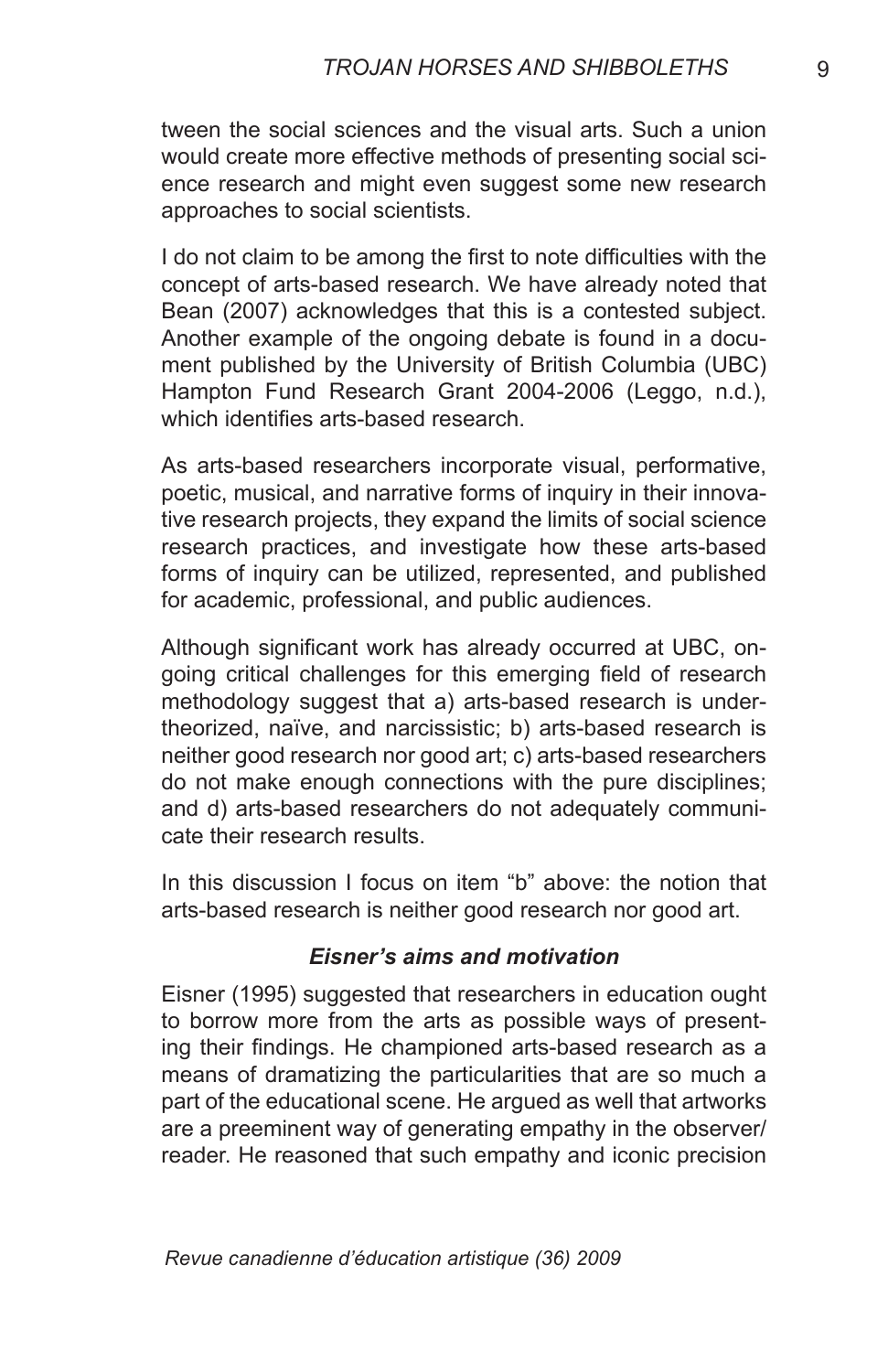would help to increase the effect of educational research. He sums up his case for the arts as a research tool:

…works of art make the obscure vivid and make empathy possible. Second, they direct our attention to individuality and locate in the particular what is general or universal. Third, they possess a sense of wholeness, a coherence, a kind of organic unity that makes both aesthetic experience and credibility possible… (p. 4).

He continues by arguing for the mutual benefits of cross-fertilization among the social sciences and the arts.

We academics have made such a sharp differentiation between art and science that we believe that social science has nothing to do with art. This view not only reveals a parochial conception of art, it reveals a distorted view of science. It is a view that does not serve educational research well (p. 5).

Eisner's intentions in pushing hard for this hybrid of art and social science were noble indeed: he wanted to create the groundwork for more effective, more convincing educational research. But my guess is that there was another, more pragmatic reason for his adopting the term "arts-based research," a term that he first deployed as President of the American Educational Research Association (AERA), one of the flagship educational organizations in North America. The majority of educational researchers were, and are, academics wedded to colleges and universities. One of the basic ways of advancing in such institutions is by doing "research" and disseminating it.

Traditionally, the term "research" was restricted to the social and hard sciences and to anyone involved in traditional empirical work, testing hypotheses, working on theories, etc. Eisner saw that it would be a great boon to academics with training in the arts if they could frame their studio practice as "research" and have their hard-nosed colleagues in the social sciences and the physical sciences accept it as such. So, Eisner's aims were twofold: first, he wanted to legitimate the activities of artistic individuals–painters, sculptors, and others who work in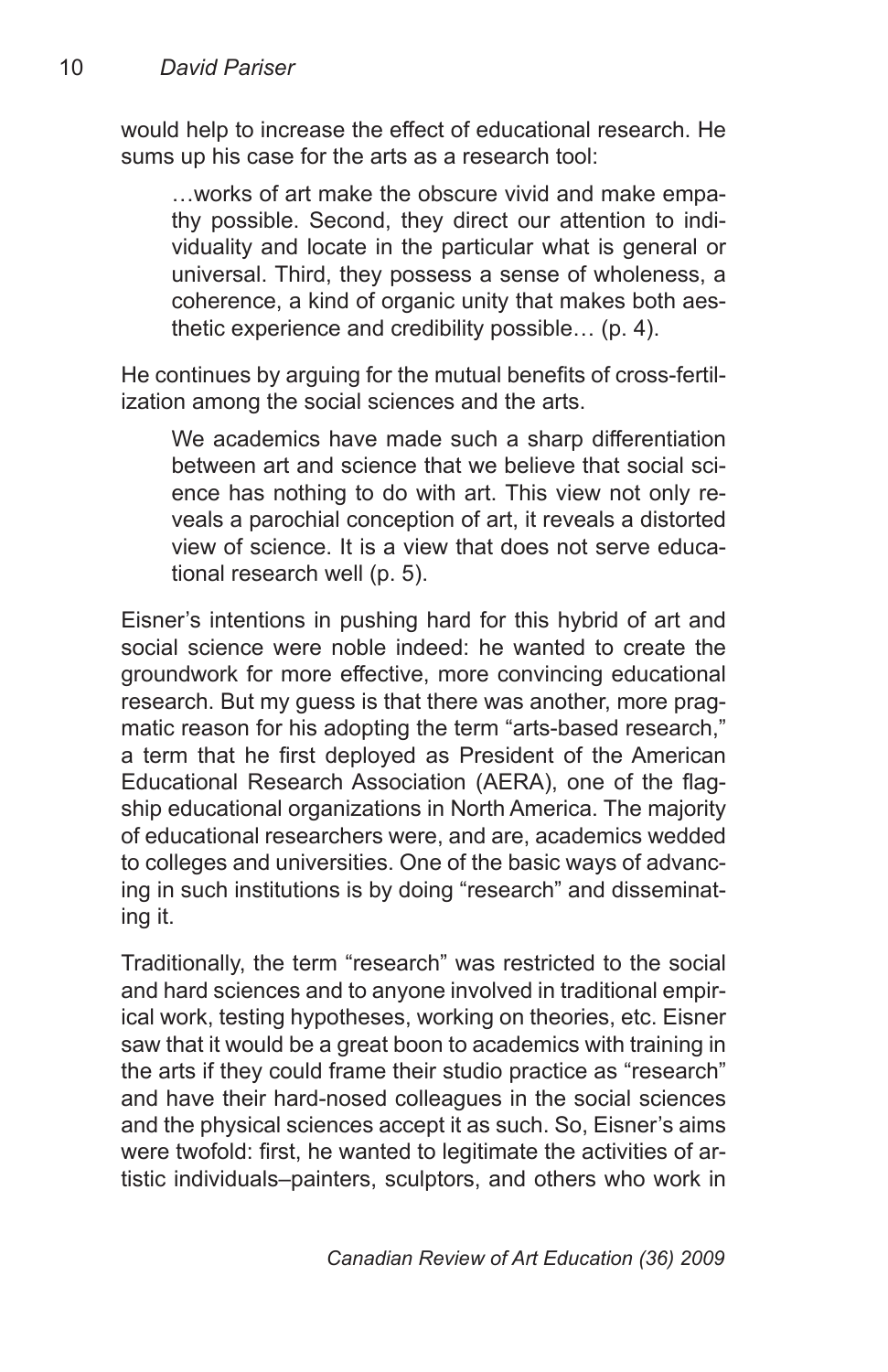the arts–by giving such activity the name "research." Second, he wanted to shift the basis for judging the utility of research from the propositional truth that could be derived from the research to its "credibility." The key to the difference between arts-based research and "standard" social science research is that arts-based research makes no claims for empirical truth or replicability. It can only offer the promise of "credibility," that is, the work will seem believable. No empirical proof for any claims or observations is needed. In effect, Eisner created a Trojan horse of no mean proportions, called arts-based research: something that appeared to be educational research on the surface, but that relied on an art form for its method and content.

In the wrong hands this approach impoverishes both the practice of educational research and the practice of the arts. For, by getting rid of the traditional requirement that anything called research must use agreed-upon methods and rely on empirical demonstration and verifiable information in order to make its case, Eisner threw open the door to flimsy, and in some cases, politicized social science research and flimsy art.

# *Phillips' critique: weak social science.*

Phillips (1995) does a particularly good job of questioning Eisner's position as an advocate for arts-based research. Although Phillips has no quarrel with Eisner's characterization of the arts as especially good at generating empathy, insight, and vivid characterization of specific events and people, he is not in the least convinced that social science research would benefit from an infusion of art-like methodology. He points out that it is undeniable that "artistic thinking" can justifiably be defined as "possessing intelligent judgment and insightfulness" (p. 73 ) and that such traits are doubtless equally valuable when addressed to educational research. However, when Eisner attributes "intelligent judgment" to painters and social scientists alike, Phillips claims that Eisner fudges the huge difference in the way these two professions function. The exercise of intelligent judgment in a sociologist is nothing like the exercise of the same trait in an artist.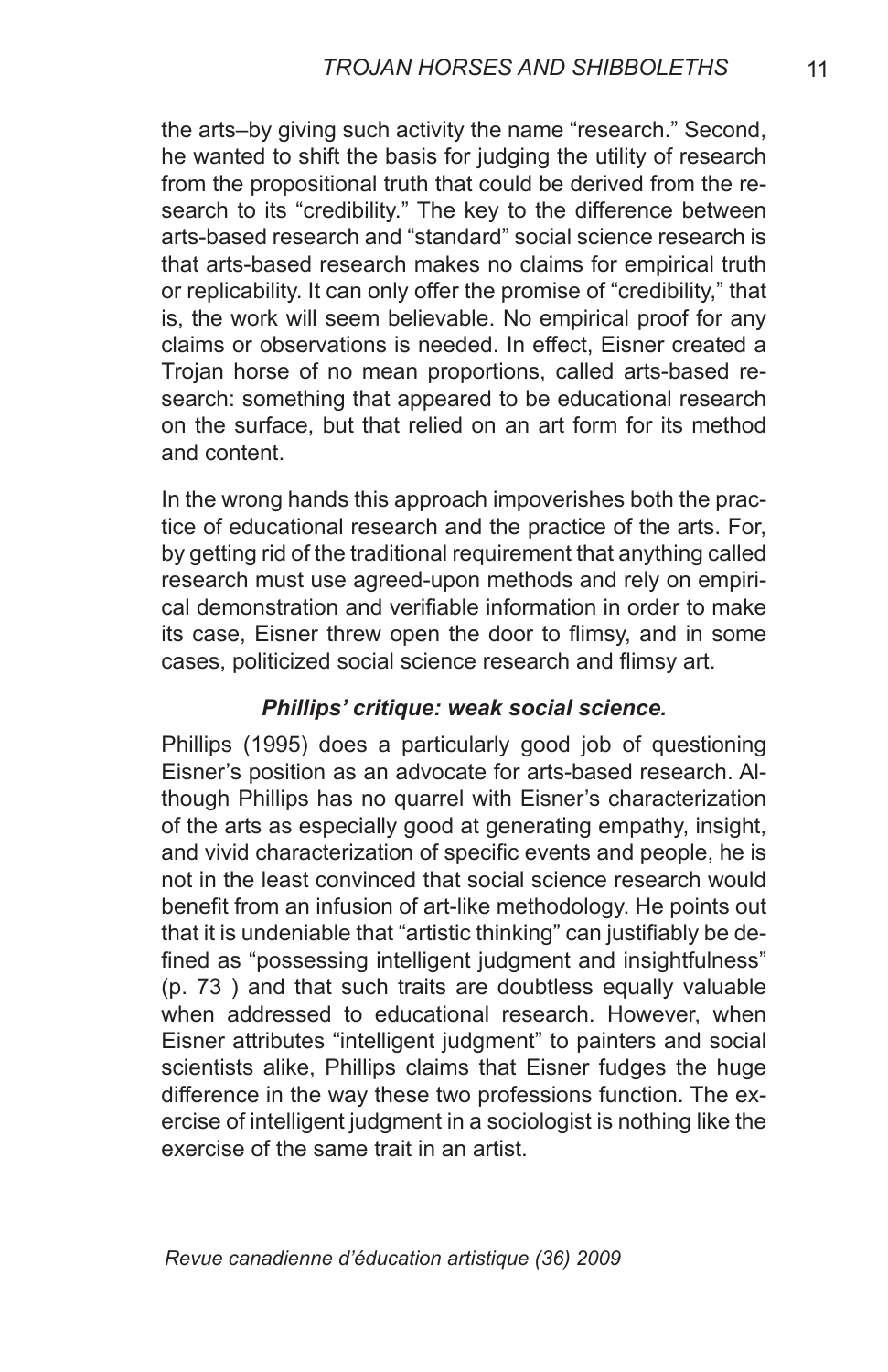Citing Dewey, Phillips notes that art and literature are certainly examples of "inquiry," but in no way are they research in the sense of a methodical examination of a well-framed problem that hopes to demonstrate the truth or falsity of a claim. The greatest difference between artists and social scientists is in their approach to their topics of interest.

…the researcher will be sensitive to the constraints that nature (in the guise of the phenomena being investigated) imposes upon his or her hypotheses. In a manner of speaking, the researcher will regard the story that he or she wants to tell as being less important than the one waiting to be told by that nature; but in the arts the situation is reversed, for example, neither Mozart nor Pollock...faced in the same way as scientists do, constraints about the contents of the beliefs that they were expressing, for they were free to express whatever they wished... In making this general point I do not deny the obvious one made by the constructivists, namely that in some sense knowledge is a human creation… the point is that it is a constrained creation… (p. 75).

I would add here that the sorts of constraints faced by artists are utterly different from those which underlie the practice of social science. Artistic constraints are idiosyncratic and can shift at a whim, when the occasion, the subject and the artist's mood warrant. The constraints for research are fixed, more ponderous, and one cannot change the rules of the research game without making a rational, even empirically grounded argument for such a change. Once the merits of the argument have been weighed, there may well be a consensus that supports such a change. But research constraints are established within the research community, while artists are free to change their way of operating with or without the permission of the larger artistic community. This means in effect that there could be almost as many "artistic methods" as there are artists.

Last, Phillips makes an excellent point in the matter of the "discourse of science and art." Some advocates of arts-based research, he predicts, will try to smooth over the dramatic differences between science research and art that I have em-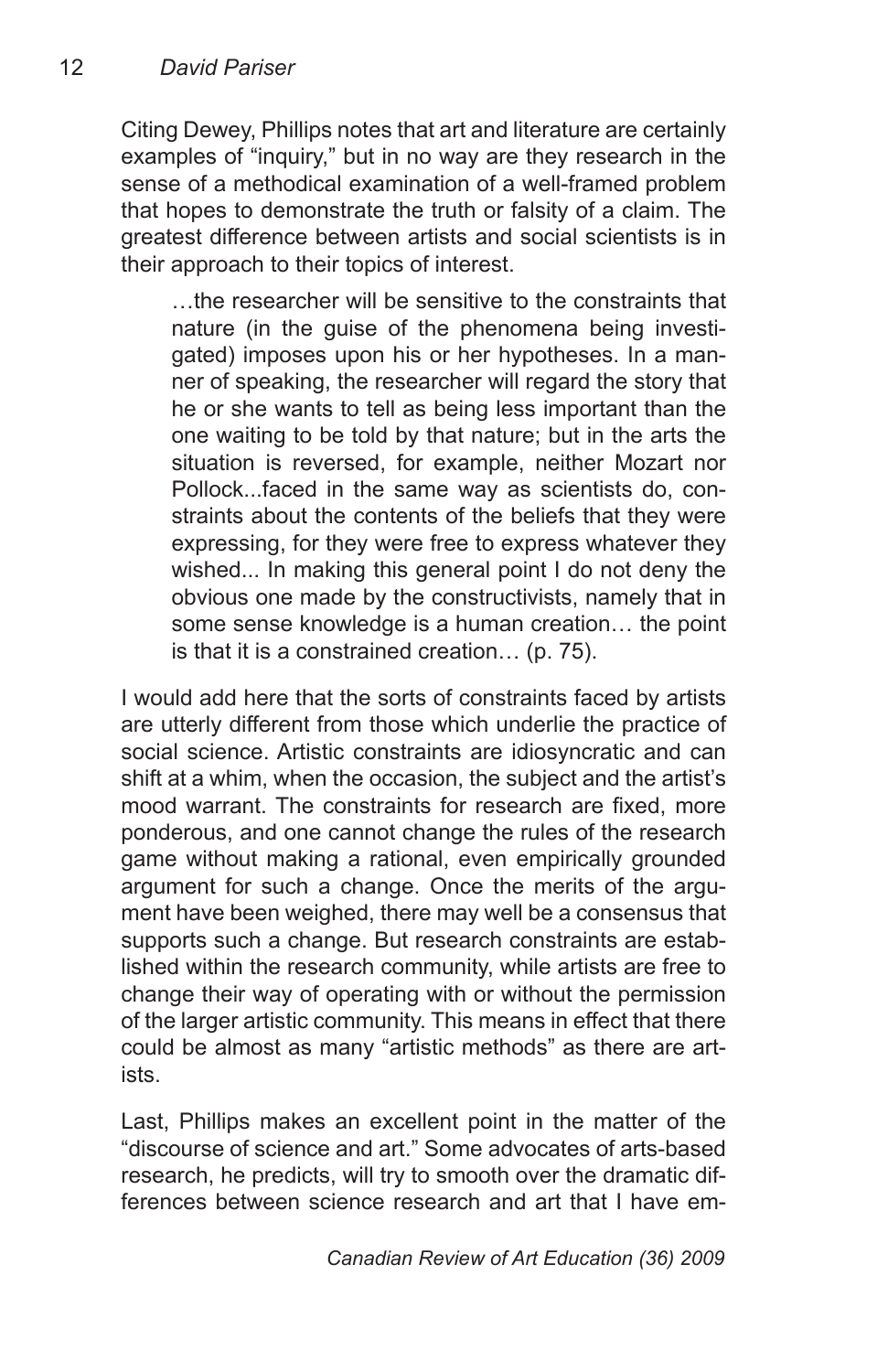phasized. They will claim (Denzin, 1995) that research and art are simply two separate discourses about reality and, as discourses, both have equal standing. Not so, says Phillips, for to equate the discourse of art and research is to ignore some fundamental differences, one of them being the rational and consensual nature of research and the irrational and idiosyncratic nature of artistic discourse. Just because scientific findings are not certain (as any scientist worthy of the name will admit) does not put both discourses on the same level. This is like saying that as operating rooms are not perfectly sterile one might as well operate in a sewer. Degrees of difference do matter, and even though a rational investigation of the world is flawed and uncertain, it is certainly more credible than an artistic approach that unashamedly privileges the creator's point of view.

Thus, Phillips' commentary shows the ways in which Eisner's claims for the utility and attractiveness of arts-based research are deeply flawed. And from this flawed notion spring Trojan horses of all sorts, for example, the use of bad poetry to substantiate a piece of educational research.

## *Piirto's critique: weak art.*

There can be no doubt that Eisner's call for using arts-based methodologies had a wide impact. Piirto (2002) was influenced by Eisner's model for a new way of doing research. But, as her article demonstrates, she has had second and third thoughts about the exercise of art as a research method when one has no real ability or skill in the art selected. Piirto (2002) wonders how her weakness as a poet made for weakness in her research. She is concerned with the fact that when one indulges in arts-based research, one may well end up with neither research worthy of the name, nor art of any caliber. Piirto cites Greene (1996), a noted educational researcher, whose opinion was that some of what passes for arts-based research is constructed out of work that is "art-like but not art" (p. 433). In other words, the art fails some of the rudimentary tests for art in terms of the skill and mastery of the researcher using the art form. Piirto is disturbed by the fact that educational researchers seem to have a cavalier attitude towards the use of art forms. Thus, so-called researchers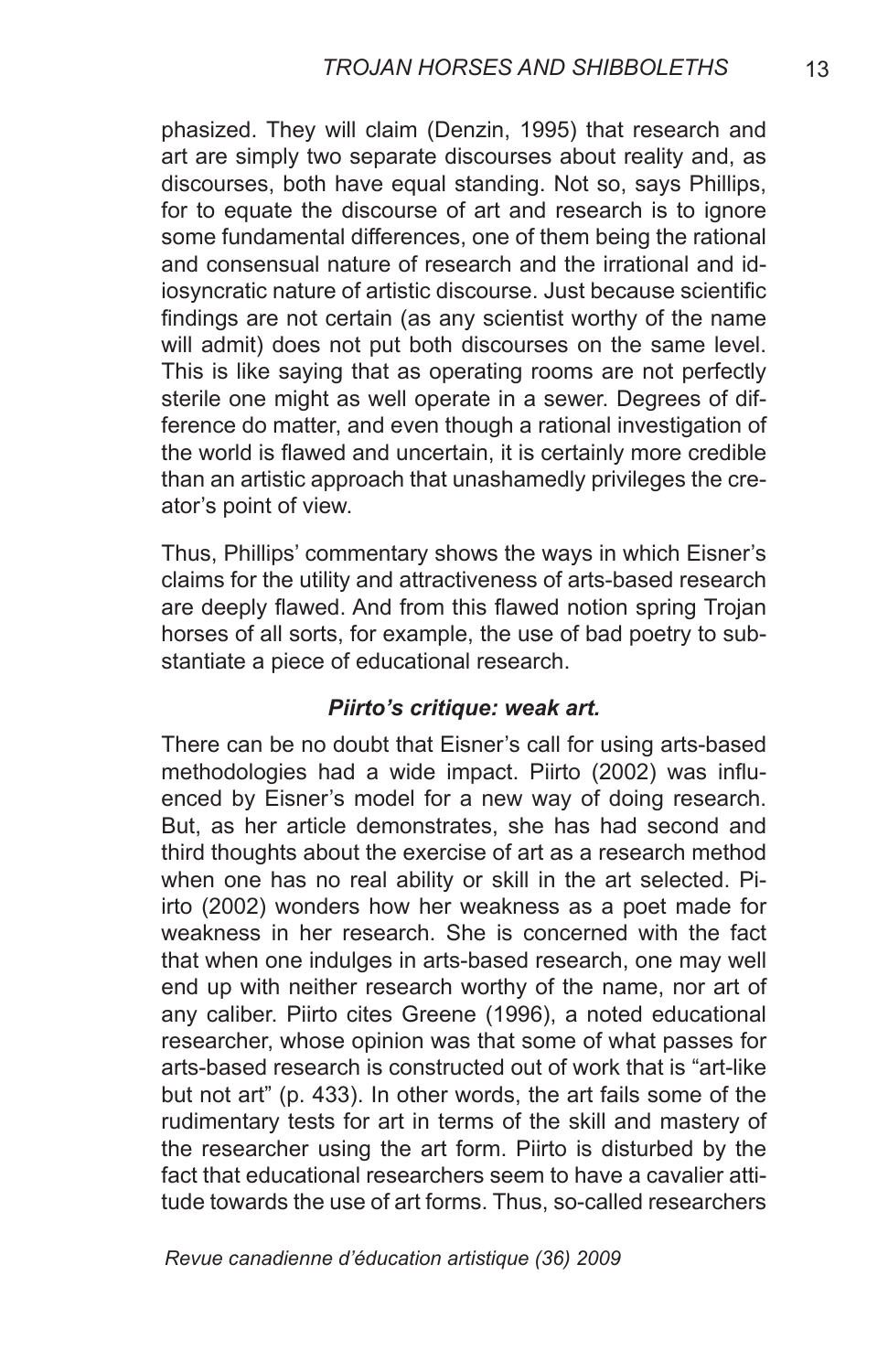feel free to use poems as a way of presenting their research, yet all too often these same researchers have no training in writing poetry, with the inevitable result that the poems they produce are inferior.

## *Example of a political Trojan horse: Arts-based on the outside, partisan on the inside.*

Trojan horses are not hard to find in art educational research, in part due to the prevalence of arts-based research. So, for example, we have Springgay's (2008) article, "Corporeal pedagogy and contemporary visual art." In prose worthy of Judith Butler–an academic hailed for the notion that clarity of language is an oppressive tool of demagogues–Springgay informs us that she will discuss a video essay on Israel-Palestine, as a:

space of inter-embodiment thereby bearing the marks of sense memories that do not traditionally find their way into media expression. Inter-embodiment poses that the construction of the body and the production of body knowledge is not created within a single autonomous subject but rather that body knowledge and bodies are created in the intermingling and relationality between bodies (p. 18).

Springgay uses stills from a video essay by a Canadian artist b.h yael, called The Palestine Trilogy. Interspersed among the dense thickets of verbiage of the quality and richness noted above, are stills from the video essay showing Palestinian political demonstrators, marchers demanding an end to the security fence, and other staples of Palestinian political activism. Throughout, Springgay continues to belabor the language with her observations about inter-embodiment and pedagogical practice. It seems odd that with all her emphasis on "the intermingling and relationality "of bodies, there are no illustrations of, nor any mention of one of the most telling examples of inter-embodiment, or perhaps intra-embodiment: the suicide bomber. Surely here, with this vile cultural practice, one has a fine opportunity to speak about corporeal participation.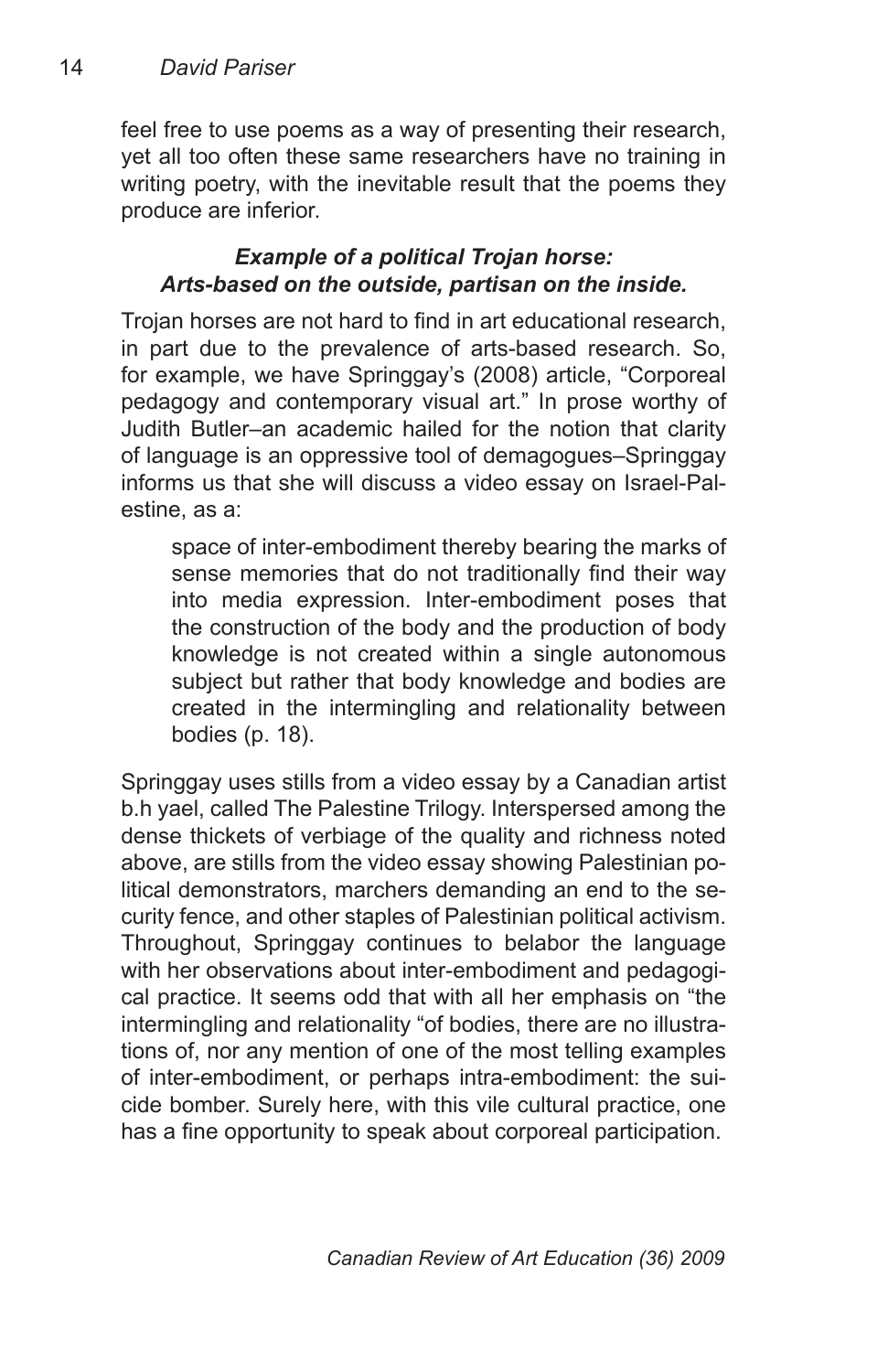This essay is as good an example of a Trojan horse as one could find. Springgay presents a tortuous case for "…being in the making of something different… It is the giving over of the self, the affective openness to the other, and the indeterminableness of becoming that is at the heart of a corporeal pedagogy" (p. 23). How corporeal pedagogy is illustrated with stills from a video that is apparently a one-sided presentation about the Israeli-Palestinian conflict is a complete mystery. This article, with its significant disconnect between the turgid text and the well-rehearsed iconography of "the occupation," would seem to be more of a pretext for advancing a political agenda than an informative academic exercise illustrating the meaning of "corporeal pedagogy." So, this article, with its emphasis on arts-based pedagogy and its impenetrable language, is not a purveyor of social science truths and claims, but the carrier of a blatantly political agenda.

## *Conclusion*

We have examined two deceptive objects intended in one case to embarrass and in the other to subvert a field. Sokal's subversive essay is a Trojan horse that targeted the field of social theory and literary theory, and succeeded in showing it up for silly and ignorant dabbling in science. Eisner's call for arts-based research is a hollow steed that targets the social sciences and tries to soften them up so that they will become more hospitable to the practice of the arts. Sokal spoke with the authority of a scientist and warned the world of the abuses of science in the service of literary criticism and theory. Sokal is no political conservative, but he jealously guards the distinction between normative science, governed by notions of method and evidence, and the free-for-all of postmodern irrationalism, a world where dropping the right name makes your claims credible a priori. Eisner also speaks with the authority of his discipline: he is an educational researcher of high standing holding a prestigious post at a prestigious university. His suggestion that the social sciences adopt arts-based methods of research pushes the discourse towards an irrational and totally subjective vision of empirical work, one that is highly compatible with the practice of the arts, but not anything that will provide credible, trustworthy, and generalizable informa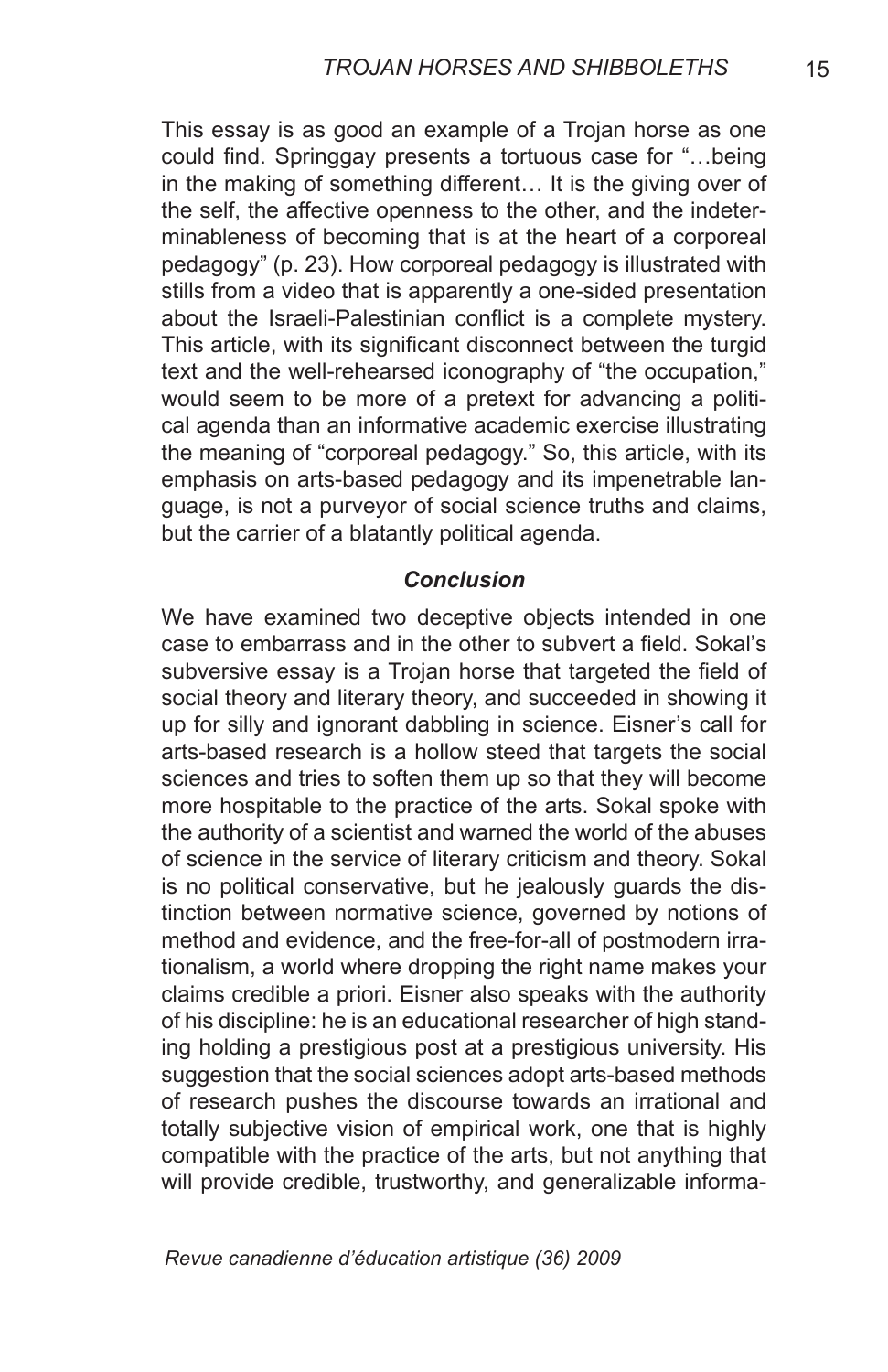16

tion. In order to push the field in this direction, he constructs a wonderful steed that he claims will help educational researchers to do their work better, arrive at clearer and more credible conclusions, and in general, aid in the search for understanding the place of the arts in the schools. But, crouched inside these promises of "better research" is the specter of untrammeled, irrational, anarchic artistry. Eisner's hopeful vision of integrating artistic method into educational research was certainly motivated by the best intentions, but it has sometimes spawned work that fails as educational research and as art, and that, in some cases, permits the substitution of propaganda for information.

So, Eisner's suggestion that we incorporate the arts into our reports of research findings comes to grief on twin perils: The Scylla of insufficient social science methods and the Charybdis of artistic incompetence. (Scylla and Charybdis were two sea monsters that Ulysses encountered on his voyage home to Ithaca. Scylla had six heads and lived on one side of a narrow strait, and Charybdis lived at the bottom of a whirlpool on the other side of the same strait. Ulysses had to guide his ship between these two perils.) In this worst of all possible scenarios, whom should an ill-researched and artless presentation impress? Learning to be an artist/poet/writer is a tough order, and learning to do adequate social science research is also demanding. Thus, the net result of Eisner's plea for arts-based research is to make the practice of credible research even more difficult than it has been in the past, for the researcher must gain mastery of not one, but two demanding disciplines. As noted, this situation leads to the production of work that endangers the credibility of educational research and the practice of art per se. Wearing a veneer of social science, the horse is pulled into the social science camp, but once the social scientists have gone to sleep, the artists creep out and declare themselves scientists and take over the camp.

In the final analysis the scientist needs the loyal opposition of the artist, and vice versa. But nothing is gained by confusing the two categories to the extent that one can no longer tell one from the other.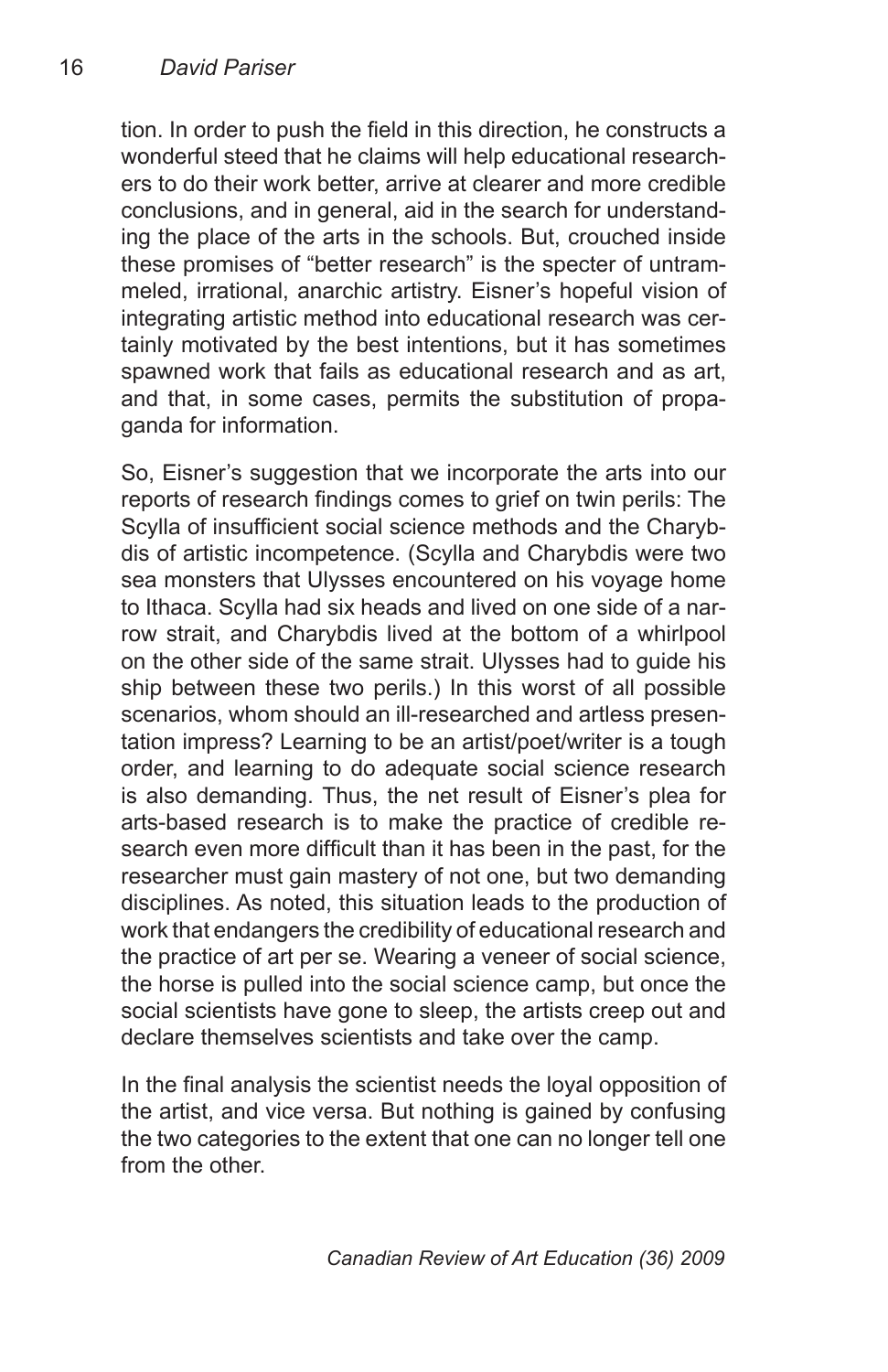#### *References*

- Bean, R. (2007). Artifacts of research. Canadian Review of Art Education, Research and Issues, 34, 69-87.
- Denzin, N. (1995). The experiential text and the limits of visual understanding. Educational Theory, 45(1), 7-18.
- Efland, A. (2004). The entwined nature of the aesthetic. A Discourse on Visual Culture. Studies in Art Education, 45(3), 234-251.
- Eisner, E. (1995). What artistically crafted research can help us understand about schools. Educational Theory, 45(1), 1-6.
- Eisner, E. (1993). Forms of understanding and the future of educational research. Educational Researcher, 22(7), 5-11.
- Greene, M. (1996). Art, imagination and the capture of meaning. Speech at the Qualitative Inquiry Conference, Athens, Georgia.
- Gude, O. (2007). Principles of possibility: considerations for a 21<sup>st</sup> century art and culture curriculum. Art Education, 60(1), 6-17.
- Kilbourne, B. (1994). Fictional theses. Educational Researcher, 28(9), 27-32.
- Leggo, C. (no date). Arts-based research in education: contentious compromise or creative collaboration? Summary of UBC Hampton Fund Research Grant 2004-2006.
- Phillips, D. C. (1995). Art as research, research as art. Educational Theory, 5(1), 71-84.
- Piirto, J. (2002). The question of quality and qualification: writing inferior poems as qualitative research. Journal of Qualitative Studies in Education, 15(4), 431-445.
- Pollitt, K. (1996, June 10). Subject to debate: pomolotov cocktail. The Nation, p. 9.
- Smith, R. (1991). An excellence curriculum for arts education. In R. Smith & A. Simpson (Eds.), Aesthetics and arts education (pp. 368-372). Urbana and Chicago: University of Illinois Press.